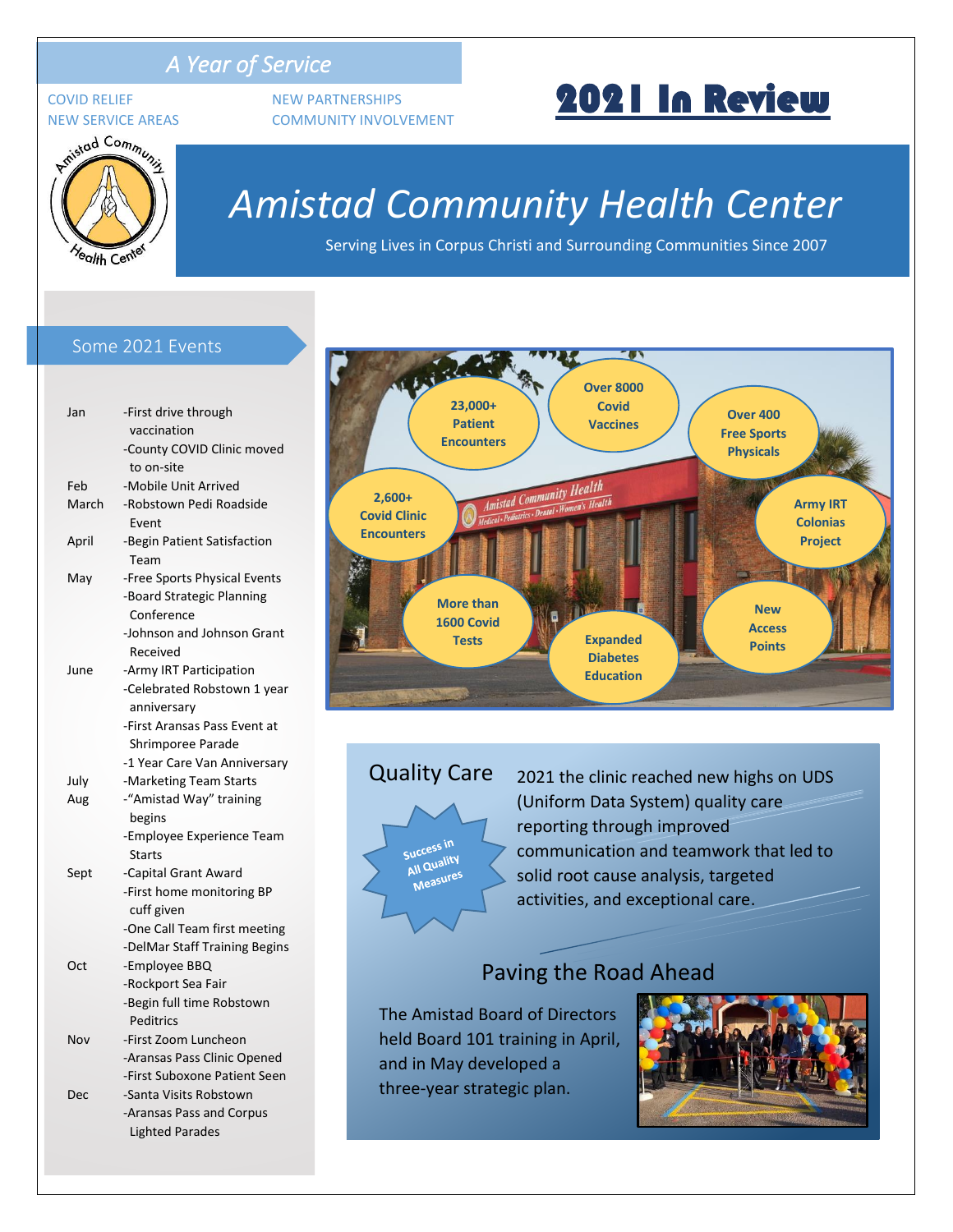### Message from the CEO

Eric Baggerman, MD



Amistad continued to grow in 2021 with efforts to further

fulfill the mission. Engaged staff led the way with ideas and energy moving us forward. We sought and found areas of need outside of our walls among COVID services, satellite expansion, services in schools and businesses, and work in the Colonias. Strong community partnerships have helped us achieve and we look forward to our expanding opportunities in 2022.



In May Amistad received a Resolution of honor from the Texas House of Representatives for Amistad's dedicated service to area residents during the COVID-19 pandemic.

### NEW AND REVITALIZED STAFF PROGRAMS

- Cash Awards for Humana Go365 Program
- Enrollment in staff savings plan and matching
- Engagement in marketing, patient experience, and employee experience teams
- All Staff Meetings
- Clinic Provided Staff Uniforms
- Evaluations personalized and new employee driven mid-year reviews begun
- Employee Zoom and Appreciation Lunches started

### **On The Street**

- In March the clinic provided Robstown citizens with street side outreach providing health information and food.
- Amistad participated in Aransas Pass June Shrimporee and December Holiday parades, winning 1<sup>st</sup> in lights at the Holiday Parade. The clinic also participated in the Corpus Christi Harbor Lights Boat Parade.
- In October, Dr Sadovsky led Amistad participation in the Rockport Sea Fair event reaching new patients North of the Bridge.
- In November, Amistad educated citizens of Robstown at the annual Cotton Fest.

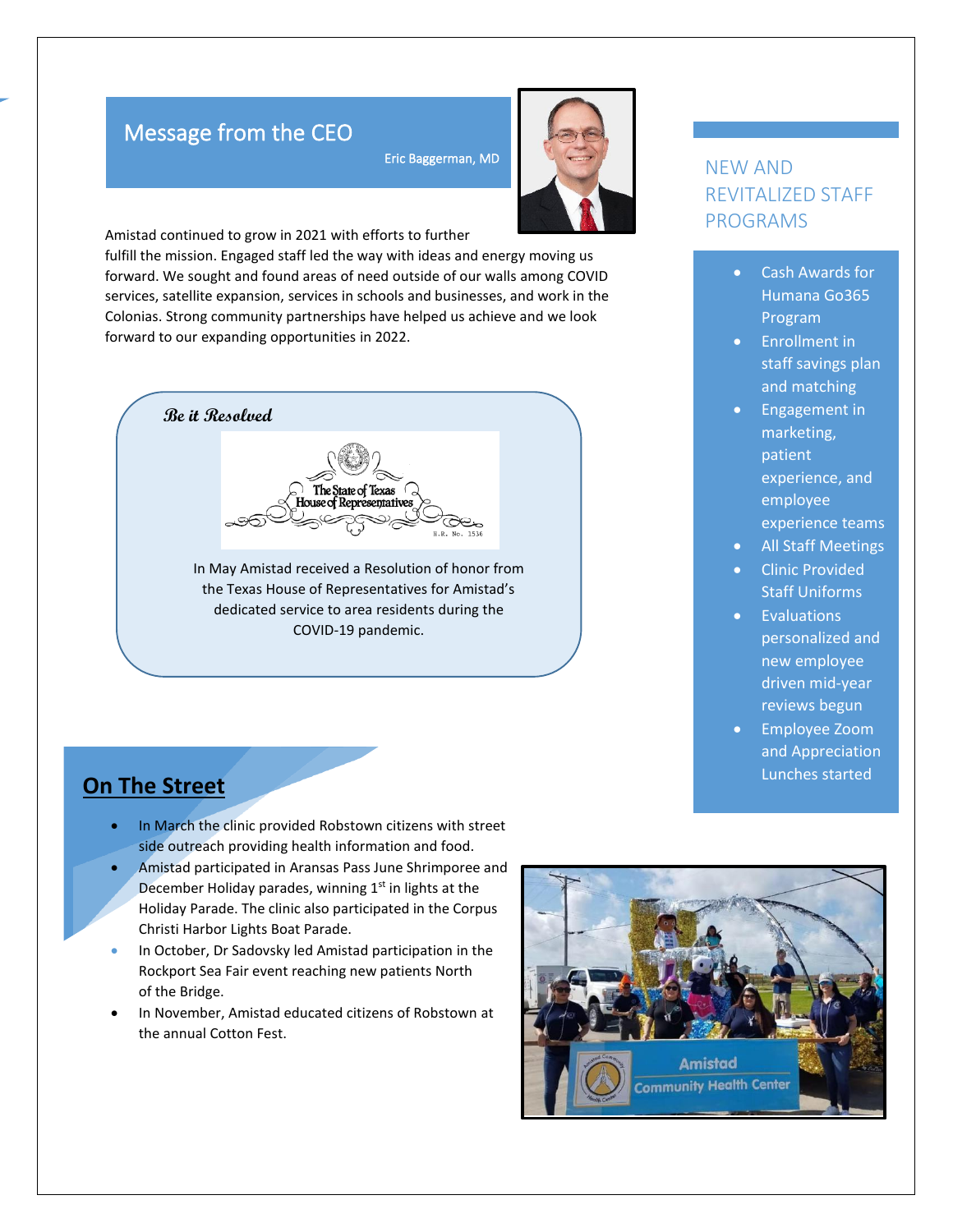## Customer Service Training

Seeking an available and welcoming ambiance, a grant was obtained to enhance the accessibility for underserved through staff and manager training. This led to the development and implementation of a new customer service mode, **The Amistad Way**,

as well as new partnerships with Del Mar Professional Services and Mission 911.



## Outreach in the Community

### Caring in COVID

Over 8000 COVID vaccinations and 1600 COVID tests were given by Amistad staff during 2021. These were primarily at local events and partnerships with Nueces County, local businesses, the National Guard, and the school Districts of Corpus Christi, Robstown, Aransas Pass, Sinton, and Taft.

Amistad continued to operate the **Nueces County Covid Clinic**. Approximately 2600 Covid positive patients received telephone or in person care from providers while Amistad staff connected patients with oxygen and medication needs. The service saved lives at a time when resources were scarce and hospitals overwhelmed.

#### Reaching the Colonias

Amistad participated in the Army Reserve Innovative Readiness Training in June. This 10-day event in partnership with Texas A&M brought care to the Colonias surrounding Corpus Christi. Amistad contributed in the months of planning and during the event supplied workers to help sign citizens up with health insurance and connect with other services.

#### Reaching the Children

Active living promoted with over 400 free Sports Physicals conducted from May through August in the pediatric clinic, at Robstown ISD, Taft ISD, and in Portland Methodist Church.

Amistad participates in health events at Corpus schools and Head Start Programs

Amistad serves as Pediatric Consultant for Corpus Christi and Robstown School Districts



### Care Van

June 2021 marked the 1st anniversary of the Blue Cross Blue Shield Care Van and the Caring Foundation of Texas. This partnership helped financially support many of the outreach events. Amistad was featured twice during the year in national stories highlighting the community contributions of our efforts through this partnership. The Care Van contributed to:

- **112 Events** which include Covid vaccines, school vaccines, and Physicals.
- **6298 Vaccines** provided including Covid vaccines to the communities and schools.
- **6 Community Health Fairs** and 9 days with the Army **I.R.T.**

We continue to look for ways to serve the communities in the surrounding areas. The Caring Foundation and Blue Cross Blue Shield CareVan gratefully provide assistance and support allowing Amistad to extend our hand further and fulfill our mission.